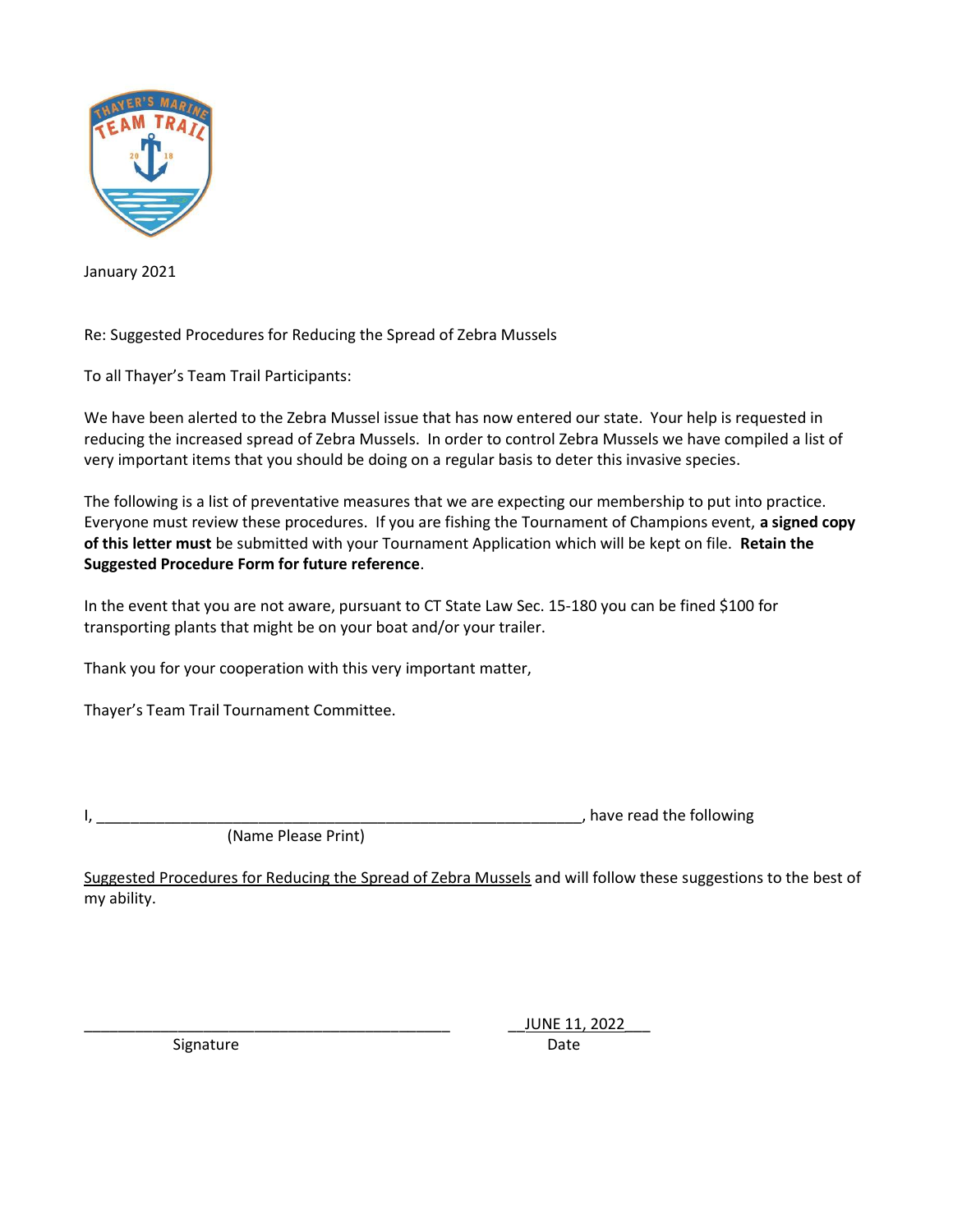## Suggested Procedures for Reducing the Spread of Zebra Mussels

Courtesy of Protect Your Waters

www.protectyourwaters.net

- 1. Inspect and Remove Before leaving any body of water, it is important to examine all your equipment, boats, trailers, clothing, boots, buckets etc
	- Remove any visible plants, fish or animals.
	- Remove mud and dirt since it too may contain a hitchhiker.\*
	- Remove even plant fragments as they may contain a hitchhiker.\*
	- Do not transport any potential hitchhiker, even back to your home. Remove and leave them at the site you visited.

\*The larvae (immature form) of an animal can be so tiny that you cannot see it. However, it can live in mud, dirt, sand, and on plant fragments.

- 2. Eliminate water from all equipment before transporting anywhere Much of the recreational equipment used in water contains many spots where water can collect and potentially harbor these aquatic hitchhikers. Thus, make sure that you:
	- Eliminate all water from every conceivable item before you leave the area you are visiting.
	- Remove water from motors, jet drives, live wells, boat hulls, scuba tanks and regulators, boots, waders, bait buckets, seaplane floats, swimming floats.
	- Once water is eliminated, follow the cleaning instructions listed below.
- 3. Clean and dry anything that came in contact with the water. (boats, trailers, equipment, dogs, boots, clothing, etc.). Basic procedures include:
	- Use hot (< 40° C or 104° F) or salt water to clean your equipment.
	- Wash your dog with water as warm as possible and brush its coat.
	- The following recipes are recommended for cleaning hard-to-treat equipment that cannot be exposed to hot water:
		- o Dipping equipment into 100% vinegar for 20 minutes will kill harmful aquatic hitchhiker species.
		- $\circ$  A 1 % table salt solution for 24 hours can replace the vinegar dip. This table provides correct mixtures for the 1 % salt solution in water:

| Gallons of Water | Cups of Salt     |
|------------------|------------------|
| 5                | 2/3              |
| 10               | $1\,\mathrm{\%}$ |
| 25               | ર                |
| 50               | 61/4             |
| 100              | 122/3            |